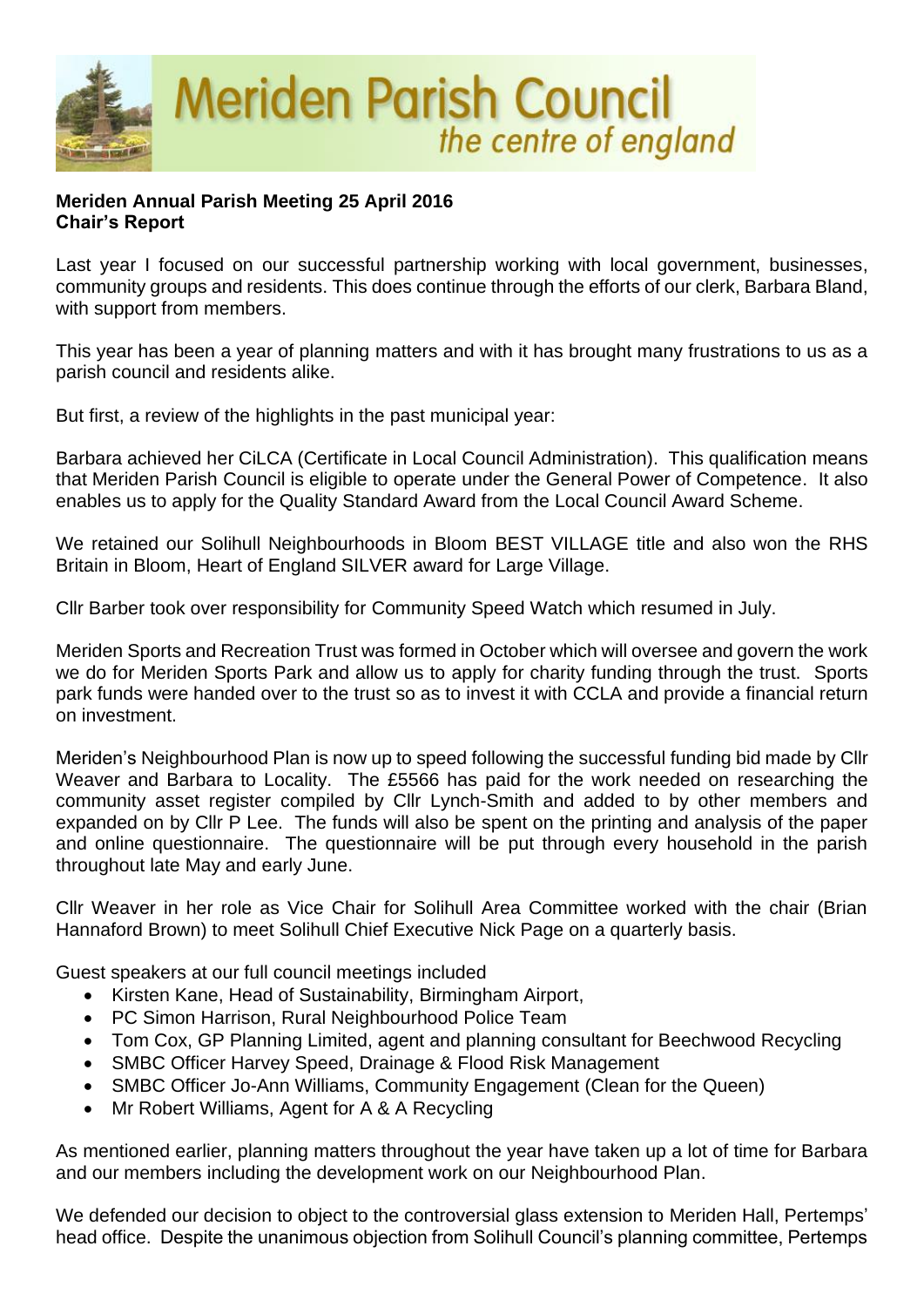

appealed and won. Cllr Weaver represented the parish council at the committee meeting and the appeal to deliver our reasons for objection which we agreed with our planning consultant, Avon Planning.

The historic copse and bridleway is being eroded by properties extending gardens. The Parish Council is working with SMBC officers to protect the remaining copse and bridleway immediately adjacent to the Sports Park. A woodland walk, footpath, gate and wildlife habitat boxes and information boards will be provided. It has been included on our community asset register and has been registered by SMBC as such.

Beechwood Recycling's planning application for a biomass waste treatment facility at Meriden Quarry prompted us to invite them to discuss their plans with the council. This took place in October and after a site tour we published all the facts on our website including our response to the application with a list of conditions. In March, UKIP distributed a leaflet to residents which was filled with inaccuracies. Beechwood's response featured on our website and they have organised two drop-in sessions for residents this month. Last week's session attracted 12 residents and the second one takes place tomorrow night.

Our first 'away day' was held on a Saturday afternoon in January. The first half of the day was taken up with a presentation from Cllr Ian Courts and SMBC Officer Maurice Barlow who discussed their Local Plan which has been challenged by the planning inspectorate to provide for an extra 4,000 homes in the borough on top of the proposed 11,000 by 2028. They explained the possible ways to meet the demand which was then in the consultation phase. We spent the rest of the day, working through the consultation questions and putting our comments together to meet the submission deadline. Planning matters took over our development day.

There has been unsatisfactory progress on the Birmingham Road old garage and caravan site and the unlawful caravan site which we continue to monitor. The latest application for two 4-bed houses by Mr Rajvinder Singh contradicts his previous application for 14 bungalows. There is a need in Meriden for bungalows, not 4-bed houses. The council will object as it does not align with our Parish Plan or Visual Design Statement.

We have sent our HS2 petition against the High Speed Rail (London – West Midlands) Bill to the House of Lords. I would like to thank our vice-chair Cllr Weaver and our clerk Barbara Bland for working so hard to put together the concerns of Meriden and a detailed list of mitigation clauses that must be considered. All members approved this petition and I thank them too for their support.

In the last year, outside of planning issues, Cllr Nunn conducted an online and face to face survey on the service provided for the 82 bus route. The results will be sent to Diamond Buses for comment.

Meriden's First World War Centenary Commemorations included a commemorative cricket match in August and football match in October with the Royal Corps of Signals, an evening with Doreen Agutter – Meriden in the Great War earlier this month and the Great War Society weekend just gone. The latter two events were very educational and both have been captured on video. Remembrance Sunday Parade and Act of Remembrance continues to be supported by the parish council in providing the road closure service.